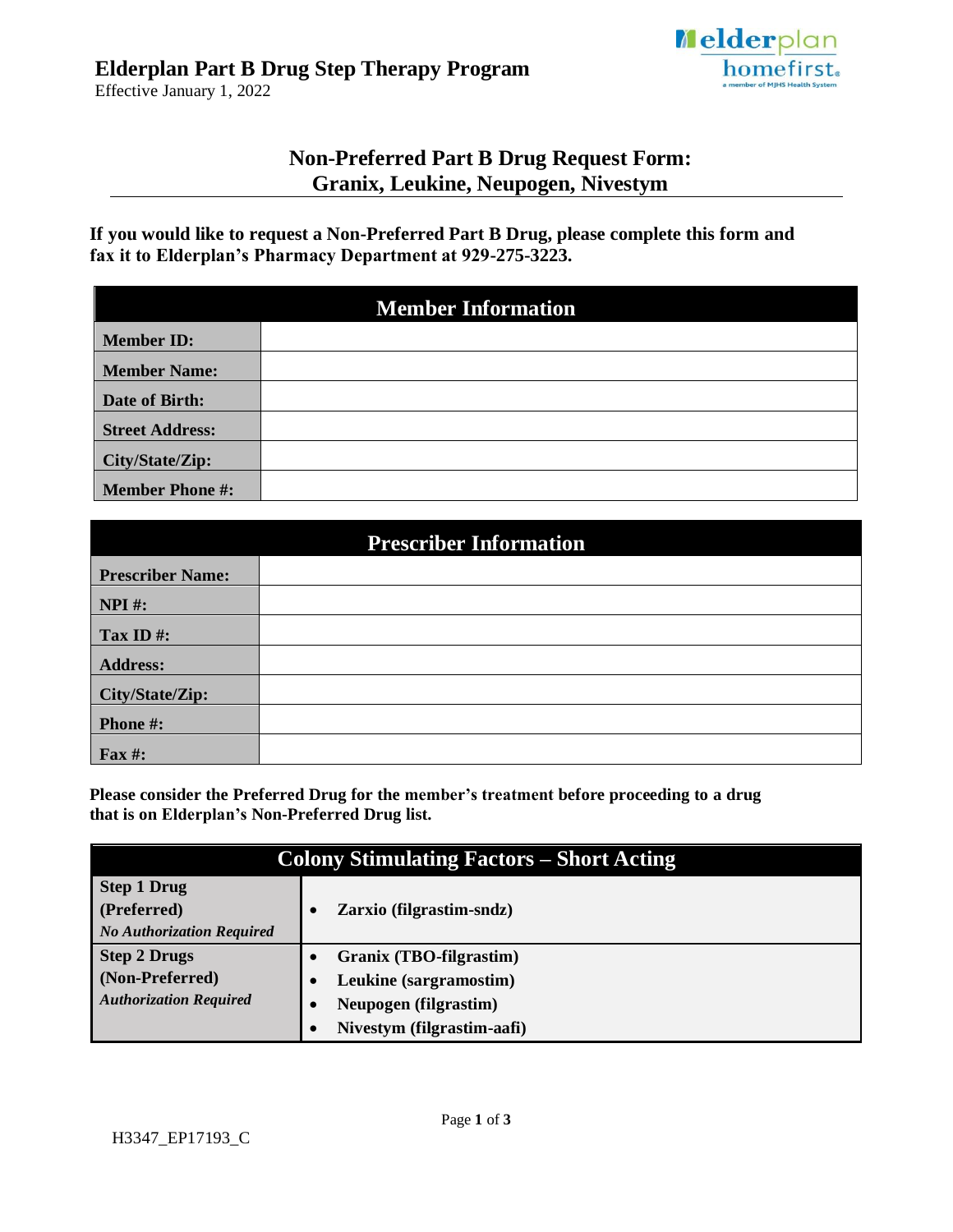Effective January 1, 2022



# **Non-Preferred Drug Exception Questions:**

#### **Please answer ALL questions below**.

- A. What is the name of the Step 2 (Non-Preferred) Drug that is being requested?
- B. What is the dosing regimen for the requested Non-Preferred Drug (specify drug name, drug strength, units per dose, frequency, days supply, and duration of therapy)?

\_\_\_\_\_\_\_\_\_\_\_\_\_\_\_\_\_\_\_\_\_\_\_\_\_\_\_\_\_\_\_\_\_\_\_\_\_\_\_\_\_\_\_\_\_\_\_\_\_\_\_\_\_\_\_\_\_\_\_\_\_\_\_\_\_\_\_\_\_\_\_\_\_\_\_\_\_\_\_\_\_\_

- C. What is the ICD-10 code for the requested Non-Preferred Drug? \_\_\_\_\_\_\_\_\_\_\_\_\_\_\_\_\_\_\_\_\_\_
- D. What is the NDC of the requested Non-Preferred Drug? \_\_\_\_\_\_\_\_\_\_\_\_\_\_\_\_\_\_\_\_\_\_\_\_

### **If request is for Neupogen, Nivestym, or Granix:**

i. Has the member received treatment with the requested Non-Preferred Drug in the past 365 days?

 $\Box$  Yes  $\Box$  No

ii. Does the member have a documented latex allergy and a latex-free product is necessary?

 $\Box$  Yes  $\Box$  No

iii. Is the requested dose for Neupogen, Nivestym, or Granix less than 180 mcg?

 $\Box$  Yes  $\Box$  No

iv. Has the member failed treatment with the preferred drug, **Zarxio**, due to a documented intolerable adverse event (e.g., rash, nausea, vomiting) and the adverse event was not an expected adverse event attributed to the active ingredient as described in the prescribing information (i.e., known adverse reaction for both the brand and biosimilar medication)?

> *\_\_\_\_\_\_\_\_\_\_\_\_\_\_\_\_\_\_\_\_\_\_\_\_\_\_\_\_\_\_\_\_\_\_\_\_\_\_\_\_\_\_\_\_\_\_\_\_\_\_\_\_\_\_\_\_\_\_\_\_\_\_\_\_\_\_\_\_\_\_\_\_\_\_\_ \_\_\_\_\_\_\_\_\_\_\_\_\_\_\_\_\_\_\_\_\_\_\_\_\_\_\_\_\_\_\_\_\_\_\_\_\_\_\_\_\_\_\_\_\_\_\_\_\_\_\_\_\_\_\_\_\_\_\_\_\_\_\_\_\_\_\_\_\_\_\_\_\_\_\_ \_\_\_\_\_\_\_\_\_\_\_\_\_\_\_\_\_\_\_\_\_\_\_\_\_\_\_\_\_\_\_\_\_\_\_\_\_\_\_\_\_\_\_\_\_\_\_\_\_\_\_\_\_\_\_\_\_\_\_\_\_\_\_\_\_\_\_\_\_\_\_\_\_\_\_*

 $\Box$  Yes  $\Box$  No

➢ *Please explain below or attach supporting documentation:*

# **If request is for Leukine:**

i. Has the member received treatment with the requested Non-Preferred Drug in the past 365 days?

 $\Box$  Yes  $\Box$  No

ii. Is Leukine being requested for an indication that is not FDA-approved for the preferred drug, **Zarxio**?

 $\Box$  Yes  $\Box$  No